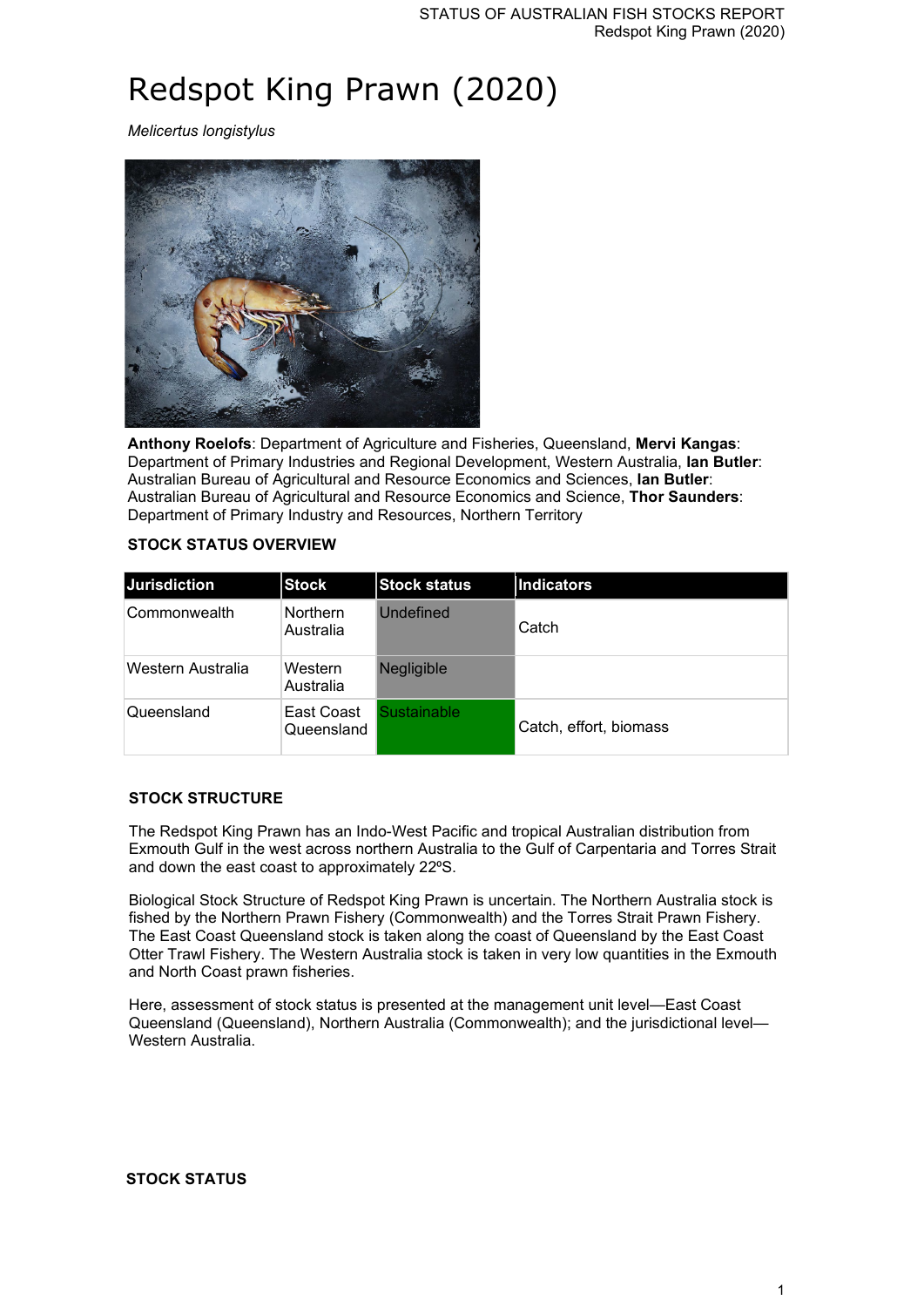**East Coast Queensland** East Coast Otter Trawl Fishery. Catches have been in long term decline since The Redspot King Prawn is generally a non-target species in the Queensland their peak in 2003, while nominal catch rates in the overall fishery have been variable. Catch rates from high catch grids have been steady since 2007–08. In the southern region of the fishery, where >90 per cent of the Redspot King Prawn harvest is caught, nominal catch rates have been decreasing since 2016- 17 although catch rates have been highly variable [QFISH 2020]. Catches and catch rates in the northern region  $>16<sup>o</sup>$  S are in decline and equal to the historical low. There is little focus on Redspot King Prawns in the northern region. Biophysical modelling research estimates found that since the introduction of additional fishing closures in 2004, a large proportion of the Red Spot King Prawn biomass (62 per cent) within the Great Barrier Reef Marine Park (GBRMP) has become unavailable to trawling. The most recent assessment estimated Redspot King Prawn maximum sustainable yield (MSY) based on 1988–2013 data for the southern region to be 716 tonnes [t] [Wang et al. 2015]. Annual catches have not reached this level (maximum 482 t). The above evidence indicates that the biomass of this stock is unlikely to be depleted and that recruitment is unlikely to be impaired.

> Effort for Redspot King Prawn has declined since 2003 [QFISH 2020]. The most recent stock assessment (2015) estimated the south region EffortMSY at 19 530 boat-days. Effort from 2003–2019 in the south region continues to be very much below EMSY (2 206–6429 days). The 2015 stock assessment did not estimate EMSY for the north region as only minor catches occurred from 1988-2013 [Wang et al. 2015]. An ecological risk assessment of the ECOTF found that there was a low risk of Redspot King Prawn being overfished at 2009 effort levels [Pears et al. 2012]. Since 2009, total effort for Redspot King Prawns (measured as nominal effort days) in the GBRMP has fallen by 56 per cent, and in high abundance grids by 6 per cent (south region) and 44 per cent (north region). The above evidence indicates that the current level of fishing mortality is unlikely to cause the stock to become recruitment impaired.

On the basis of the evidence provided above, Redspot King Prawn in East Coast Queensland is classified as a **sustainable stock**.

**Northern Australia** Redspot King Prawns are a minor portion of catches in the Northern Prawn Fishery (NPF) and the Torres Strait Prawn Fishery (TSPF). No catch has been recorded in the NPF since 2015. Annual catches from 2010 to 2015 averaged 0.6 t. Catch in the TSPF has been variable over the last decade (2010–19), ranging from 0.2 t to 5.4 t (average 1.5 t per year). There is some uncertainty associated with the species of king prawn being caught in the TSPF. There is catch reported as Western King Prawn and also under a grouped 'king prawn' code, some of which may actually be Redspot King Prawn. Reported catch of Redspot King Prawn in the TSPF was 5.4 t in 2019, up from 0.2 t in 2018.

> There are no jurisdictional fisheries that target this species in the Northern Territory and is not caught by any fishing sector.

No formal stock assessments have been carried out in either fishery. On the basis of the evidence provided above, the Northern assessment unit of the Redspot King Prawn is classified as **undefined**.

**Western Australia** Stock status for the Western Australian jurisdictional stock is reported as **Negligible** due to no catches being reported historically and because the stock has generally not been subject to targeted fishing. Redspot King Prawn is caught in very low quantities along with Western King Prawn primarily in the Exmouth Gulf Prawn and North Coast Prawn fisheries in Western Australia. The two species are not separated in commercial catches. Fishery independent prawn catch composition information from Exmouth Gulf indicates that the contribution of the Redspot King Prawn to the total catch of all king prawn species is less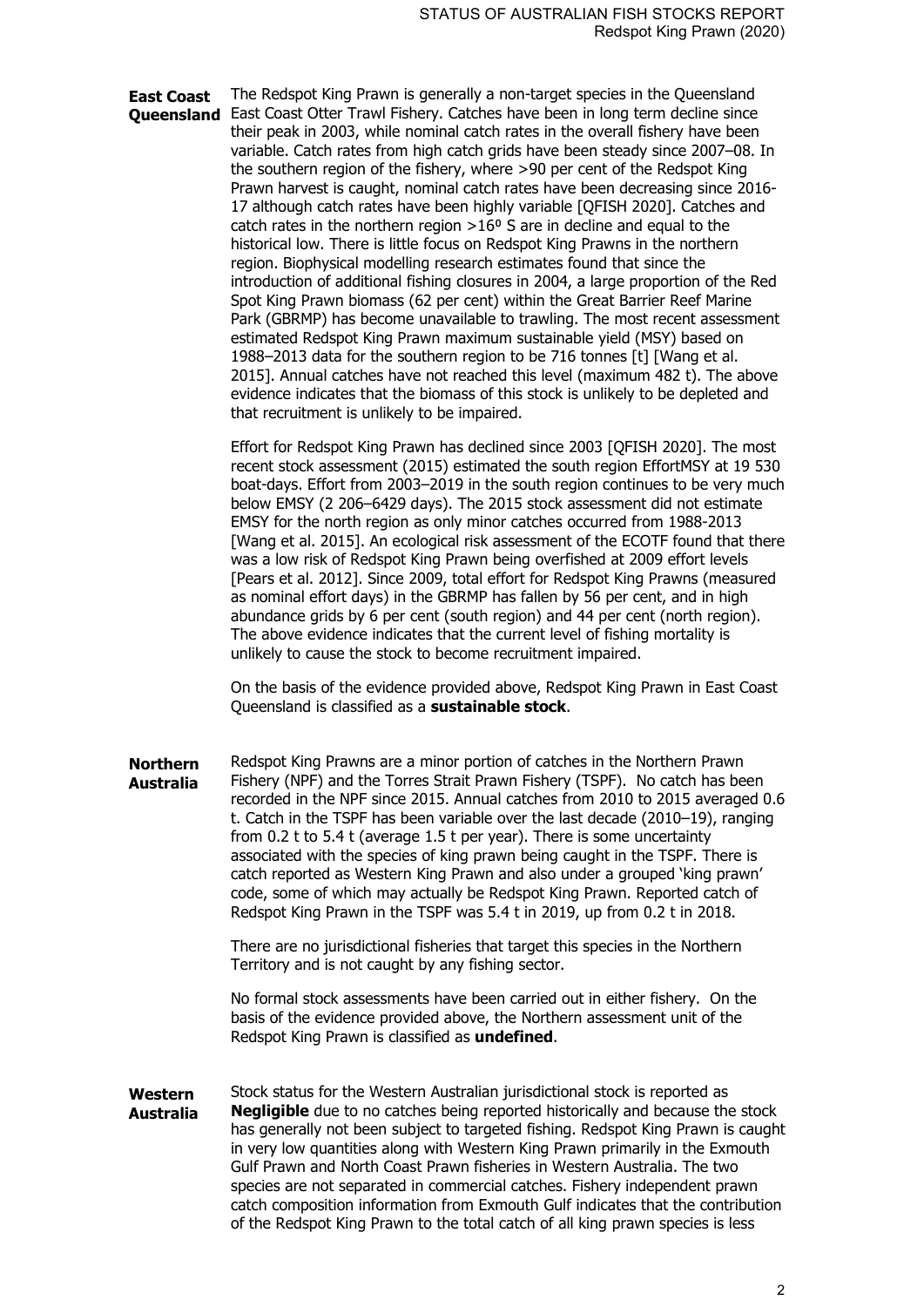than 1 per cent. Fishing is unlikely to be having a negative impact on the stock.

# **BIOLOGY**

**Redspot King Prawn biology** [Holthuis 1980, Dredge 1990, Kailola et al. 1993]

| <b>Species</b>            | <b>Longevity / Maximum Size</b>                      | Maturity (50 per cent)                                                          |
|---------------------------|------------------------------------------------------|---------------------------------------------------------------------------------|
| <b>Redspot King Prawn</b> | 2 years, 5.13 cm CL (female),<br>$4.23$ cm CL (male) | Female at 8 months, 3.3 cm<br>CL; male time and length of<br>maturity uncertain |

# **DISTRIBUTION**



Distribution of reported Commercial Catch of Redspot King Prawn.

# **TABLES**

| <b>Fishing methods</b> |                         |  |
|------------------------|-------------------------|--|
|                        | Commonwealth Queensland |  |
| <b>Commercial</b>      |                         |  |
| <b>Otter Trawl</b>     |                         |  |
| <b>Recreational</b>    |                         |  |
| <b>Cast Net</b>        |                         |  |

| <b>Management</b><br><b>Methods</b> |                         |  |
|-------------------------------------|-------------------------|--|
|                                     | Commonwealth Queensland |  |
| <b>Commercial</b>                   |                         |  |
| <b>Area closures</b>                |                         |  |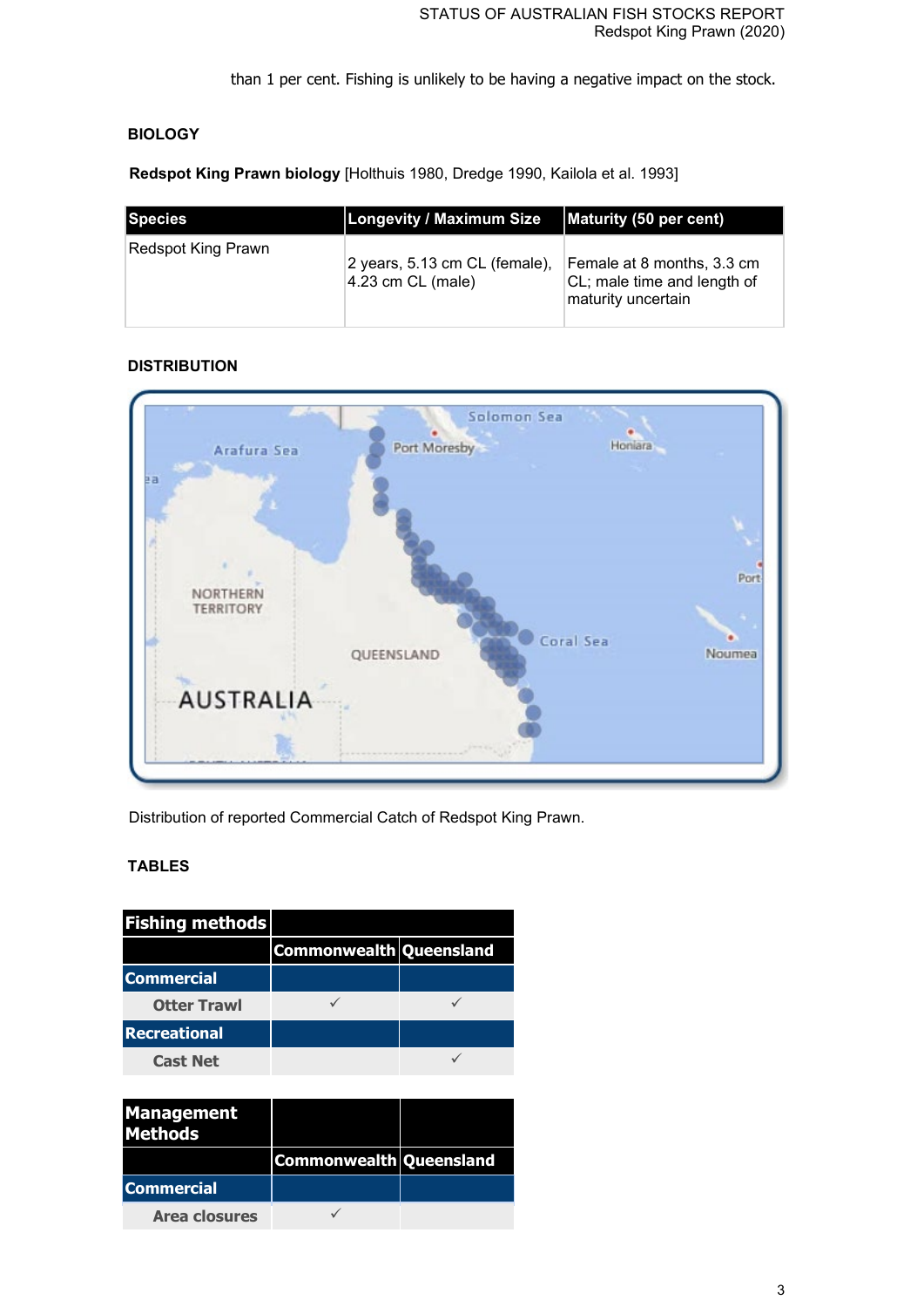# STATUS OF AUSTRALIAN FISH STOCKS REPORT Redspot King Prawn (2020)

| <b>Effort limits</b>                |              |              |
|-------------------------------------|--------------|--------------|
| <b>Fishery spatial</b><br>closures  |              |              |
| Gear<br>restriction<br>$\mathbf S$  | $\checkmark$ | $\checkmark$ |
| <b>Limited entry</b><br>(licensing) | $\checkmark$ | ✓            |
| <b>Marine park</b><br>closures      |              |              |
| <b>Seasonal</b><br>closures         | $\checkmark$ |              |
| <b>Spatial</b><br>closures          |              | ✓            |
| <b>Temporal</b><br>closures         |              | $\checkmark$ |
| <b>Vessel</b><br>restriction<br>S   |              | ✓            |
| <b>Recreational</b>                 |              |              |
| <b>Possession</b><br>limit          |              |              |

| <b>Catch</b>        |                         |           |                                    |
|---------------------|-------------------------|-----------|------------------------------------|
|                     | Commonwealth Queensland |           | <b>Western</b><br><b>Australia</b> |
| <b>Commercial</b>   | 5.473 $t$               | 94.8165 t | n t                                |
| Indigenous          |                         | Unknown   |                                    |
| <b>Recreational</b> |                         | Unknown   |                                    |

**Commonwealth – Indigenous (management methods)** The Commonwealth Government does not manage non-commercial Indigenous fishing (with the exception of the Torres Strait). In general, non-commercial Indigenous fishing in Commonwealth waters is managed by the states or territory immediately adjacent to those waters. In the Torres Strait both commercial and noncommercial Indigenous fishing is managed by the Torres Strait Protected Zone Joint Authority (PZJA) through the Australian Fisheries Management Authority (Commonwealth), Department of Agriculture Fisheries and Forestry (Queensland) and the Torres Strait Regional Authority. The PZJA also manages non-Indigenous commercial fishing in the Torres Strait.

**Commonwealth – Recreational (fishing methods)** The Commonwealth Government does not manage recreational fishing. Recreational fishing in Commonwealth waters is managed by the states or territory immediately adjacent to those waters, under their management regulations.

**Queensland – Indigenous (management methods)** for more information see https://www.daf.qld.gov.au/business-priorities/fisheries/traditional-fishing

## **CATCH CHART**